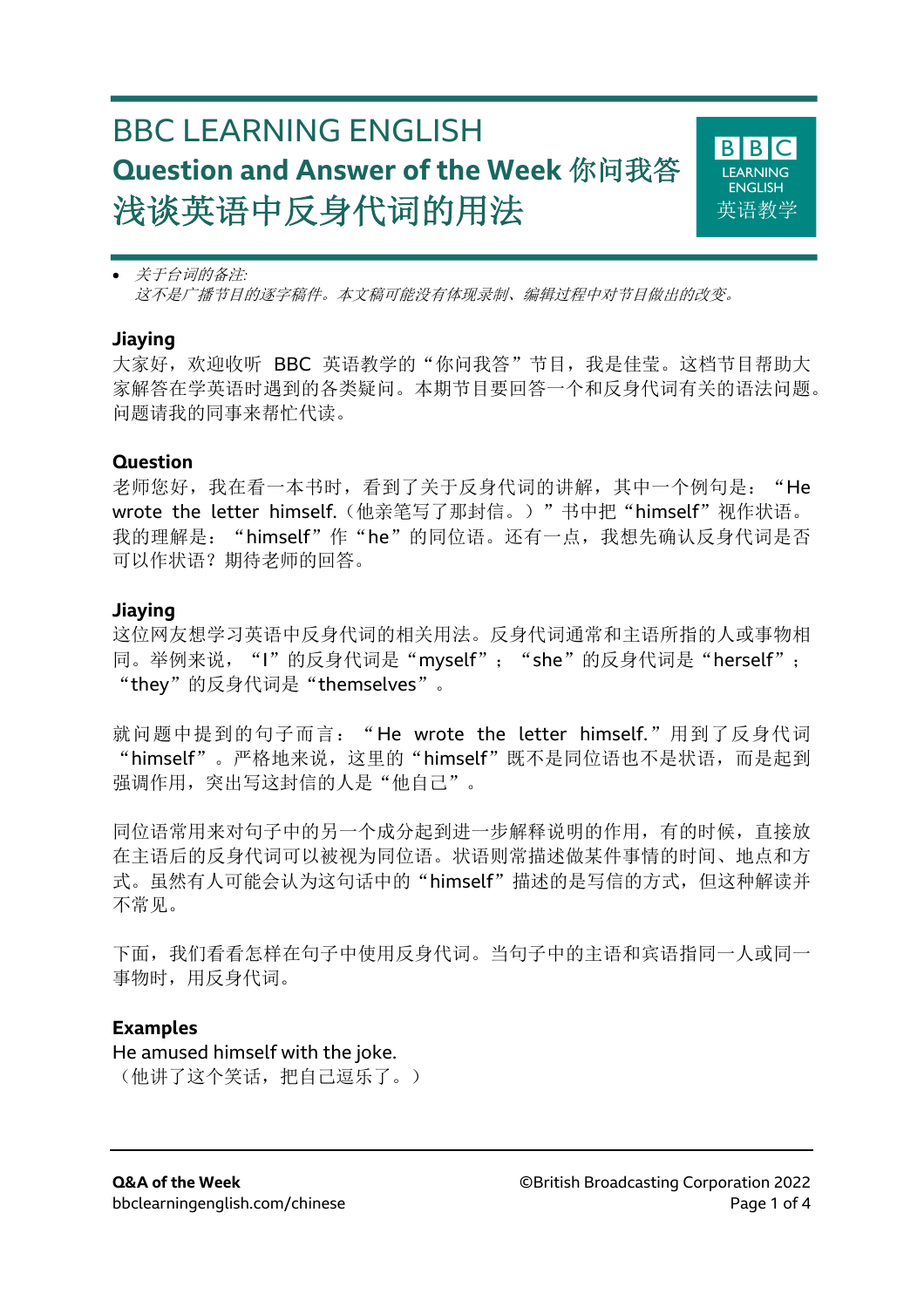#### She told herself she would never make the same mistake again.

(她告诉自己再也不会犯同样的错误了。)

### The car drives itself, without the need for a driver.

(这辆车自动驾驶,不需要司机。)

# **Jiaying**

再来讲一讲反身代词的位置。反身代词通常紧跟在谓语动词后,在任何副词的前面。 但在部分情况下,句子中的副词也可以放在主语后。听三个例句。

# **Examples**

I cut myself accidentally with that knife. (我不小心用那把刀割伤了自己。)

# I accidentally cut myself with that knife.

(我不小心用那把刀割伤了自己。)

#### They were introducing themselves systematically to people around the room.

(他们有条不紊地逐一向房间里的人介绍自己。)

# **Jiaying**

注意,在谈论一件人们通常会自己完成的事情时,一般不用反身代词。比如 "shaving(刮胡子)"、"putting on clothes(穿衣服)"。听两个例句。

# **Examples**

I shaved in the morning. (今天早上我刮胡子了。)

#### She cleaned the house.

(她打扫了房子。)

#### **Jiaying**

不过,如果想要突出事情是某人"自己"完成的时候,那么就可以加上反身代词,起 强调的作用。这可能是由于任务很难做,状况十分棘手,也可能是为了强调一样东西 是"给自己",而不是给别人买的。听三个例句。

# **Examples**

He cleaned the whole house himself. It took all day! (他自己打扫了整个房子。花了一整天时间!)

# She drove herself to work despite the heavy traffic.

(尽管交通拥挤,她还是自己开车去上班。)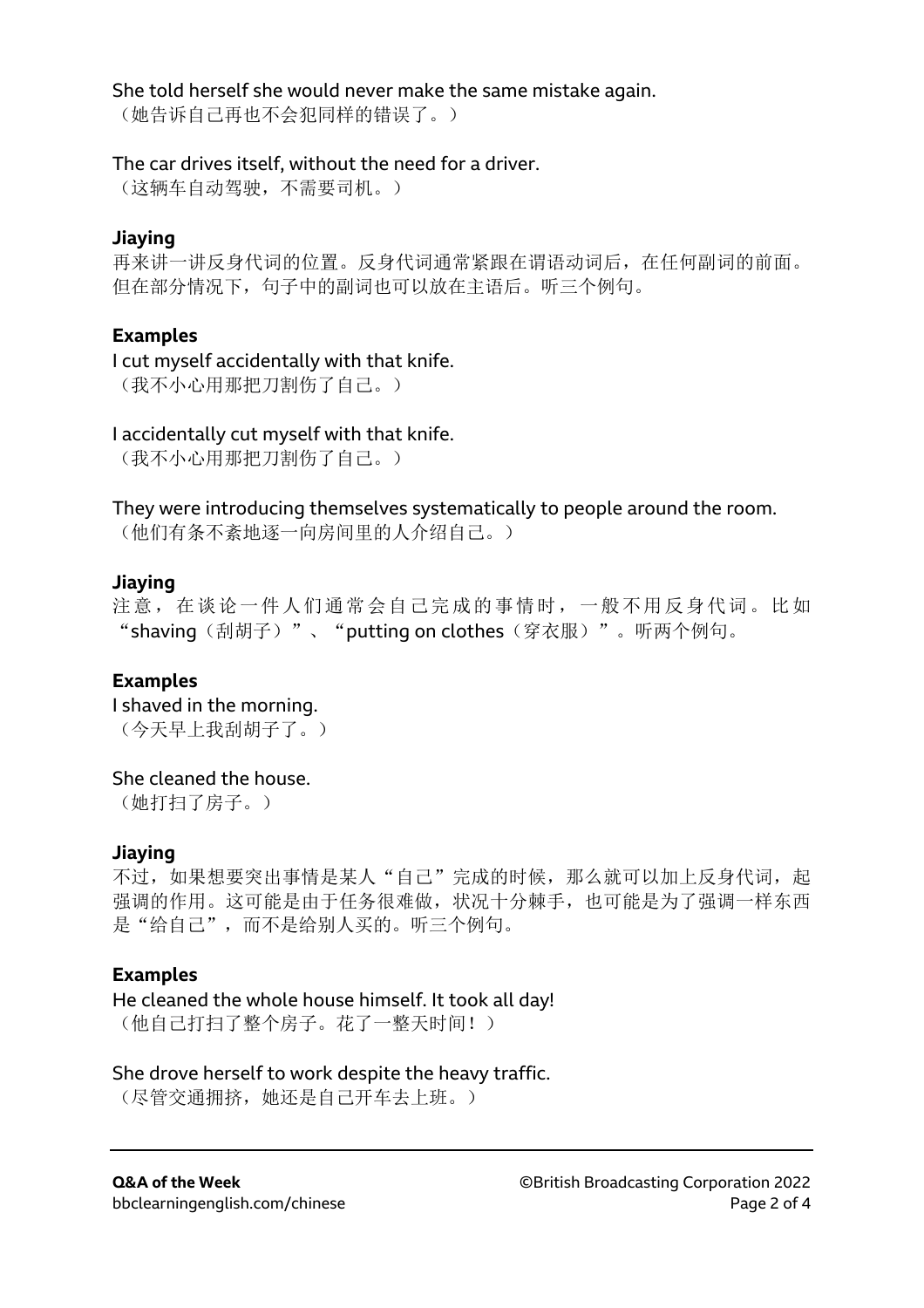# I bought myself a new computer.

(我给自己买了一台新电脑。)

# **Jiaying**

我们可以在反身代词前加上介词"by", 也就是"by oneself", 表示"某人独自" 做某事。

# **Examples**

She lives by herself in that big house.

(她独自一人住在那幢大房子里。)

# I worked by myself in the office, as no one else came in.

(我一个人在办公室里工作,因为当时没有其他人来上班。)

# **Jiaying**

因为"by + 反身代词"本身的意思是"独自地,一个人地", 所以这个结构有时可以 强调某人在"没有他人帮忙的情况下完成某项任务"。听两个例句。

# **Examples**

He cleaned the kitchen by himself, as the other staff were on holiday. (因为当时其他员工在度假,所以他一个人打扫了厨房。)

#### She wrote the essay by herself, with no help from her parents.

(她在没有父母帮助的情况下,一个人写了这篇作文。)

#### **Jiaying**

最后,有时我们也可用反身代词来强调某人出乎意料地"自己"做某件事情,或者这 个人"本人……"。

# **Examples**

#### The Queen herself cut the ribbon to launch the new ship.

(女王亲自为新船出海剪彩。)

The actor himself wrote the reply to his fan, rather than have his secretary type it. (这名演员亲自为他的粉丝回信,而不是让他的秘书打出来。)

#### **Jiaying**

归纳一下:英语中,反身代词通常和主语所指的人或事物相同。反身代词常常紧跟句 子的谓语动词,并放在副词前。我们一般不用这类词来谈论人们平时就会自己做的事 情,除非是起到强调的作用。